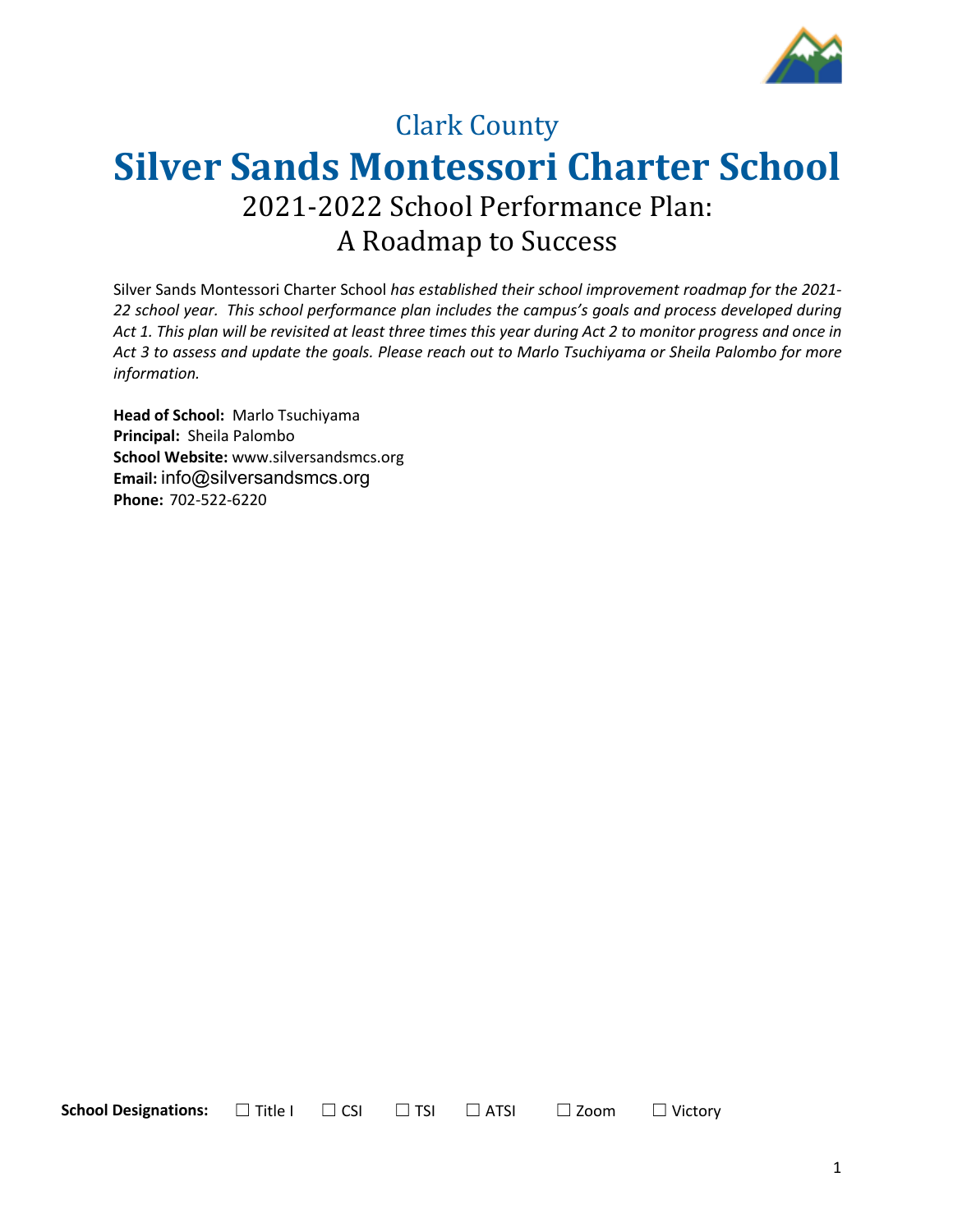

## **School Information**

*This section provides an at-a-glance view of the school's enrollment and student performance data. For information about Nevada's Consolidated State Plan, see Every Student Succeeds Act (ESSA), and for detailed information about the School and District rating system, see the School Rating Overview.*

| <b>Enrollment Data</b> |              |                                 |              |                 |              |        |                                   |                                |            |        |            |
|------------------------|--------------|---------------------------------|--------------|-----------------|--------------|--------|-----------------------------------|--------------------------------|------------|--------|------------|
|                        | <b>Total</b> | Am $ln/$<br>AK<br><b>Native</b> | <b>Asian</b> | <b>Hispanic</b> | <b>Black</b> | White  | <b>Pacific</b><br><b>Islander</b> | Two or<br><b>More</b><br>Races | <b>IEP</b> | EL     | <b>FRL</b> |
| <b>School</b>          | 258          | .75%                            | 6.77%        | 38.72%          | 5.64%        | 34.21% | .38%                              | 13.53%                         | 10.15%     | 13.37% | 33.83%     |
| <b>District</b>        | 53,233       | .34%                            | 6.06%        | 47.29%          | 15.19%       | 22.27% | 1.64%                             | 7.21%                          | 9.56%      | 7.8%   | 39.49%     |
| <b>State</b>           | 481,345      | .82%                            | 5.51%        | 43.44%          | 11.76%       | 29.97% | 1.48%                             | 7.03%                          | 12.41%     | 6.39%  | 33.83%     |

|                         |                                    | <b>Student Performance Data</b> |                 |                 |             |                 |                 |                |             |                 |
|-------------------------|------------------------------------|---------------------------------|-----------------|-----------------|-------------|-----------------|-----------------|----------------|-------------|-----------------|
|                         |                                    |                                 | <b>Math</b>     |                 |             | <b>ELA</b>      |                 | <b>Science</b> | <b>ELPA</b> |                 |
| <b>Academic</b><br>Year | School/<br><b>District</b>         | Proficien<br><b>cy</b>          | Growth<br>(MGP) | Growth<br>(AGP) | Proficiency | Growth<br>(MGP) | Growth<br>(AGP) | Proficiency    | Proficiency | Growth<br>(AGP) |
| 2018                    | <b>Elementary</b><br><b>School</b> | 36.1                            | 72              | 52.1            | 51.4        | 46              | 53.5            | 25.6           |             |                 |
|                         | <b>District</b>                    | 52.8                            |                 |                 | 58.6        |                 |                 | 35.3           |             |                 |
| 2018                    | <b>Middle</b><br><b>School</b>     | 35.2                            | 78              | 40              | 42.2        | 63              | 46.9            | 30.4           |             |                 |
|                         | <b>District</b>                    | 36.8                            |                 |                 | 56.1        |                 |                 | 45.3           |             |                 |
| 2019                    | <b>Elementary</b><br><b>School</b> | 44.2                            | 71              | 50.8            | 49.3        | 52              | 45.3            | 36.6           |             |                 |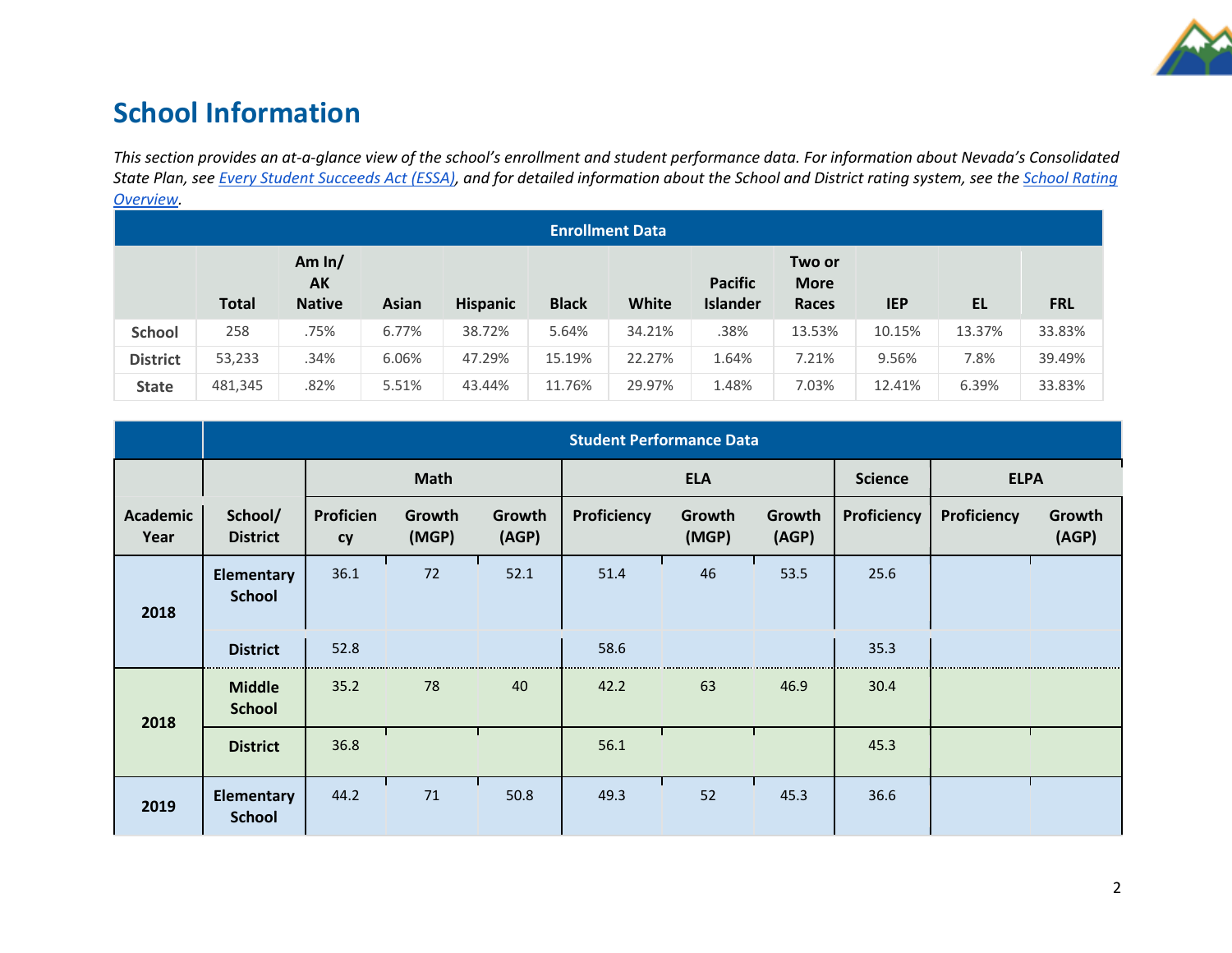

|      | <b>District</b>                | 54.5 | 55   | 49.7 | 60.1 | 52 | 59.7 | 34.7 |  |
|------|--------------------------------|------|------|------|------|----|------|------|--|
| 2019 | <b>Middle</b><br><b>School</b> | 50.7 | 79.5 | 54.5 | 67.5 | 70 | 68   | 42.7 |  |
|      | <b>District</b>                | 42.6 | 58   | 44.3 | 59.6 | 56 | 61.3 | 44.7 |  |
|      | <b>School</b>                  |      |      |      |      |    |      |      |  |
| 2020 | <b>District</b>                |      |      |      |      |    |      |      |  |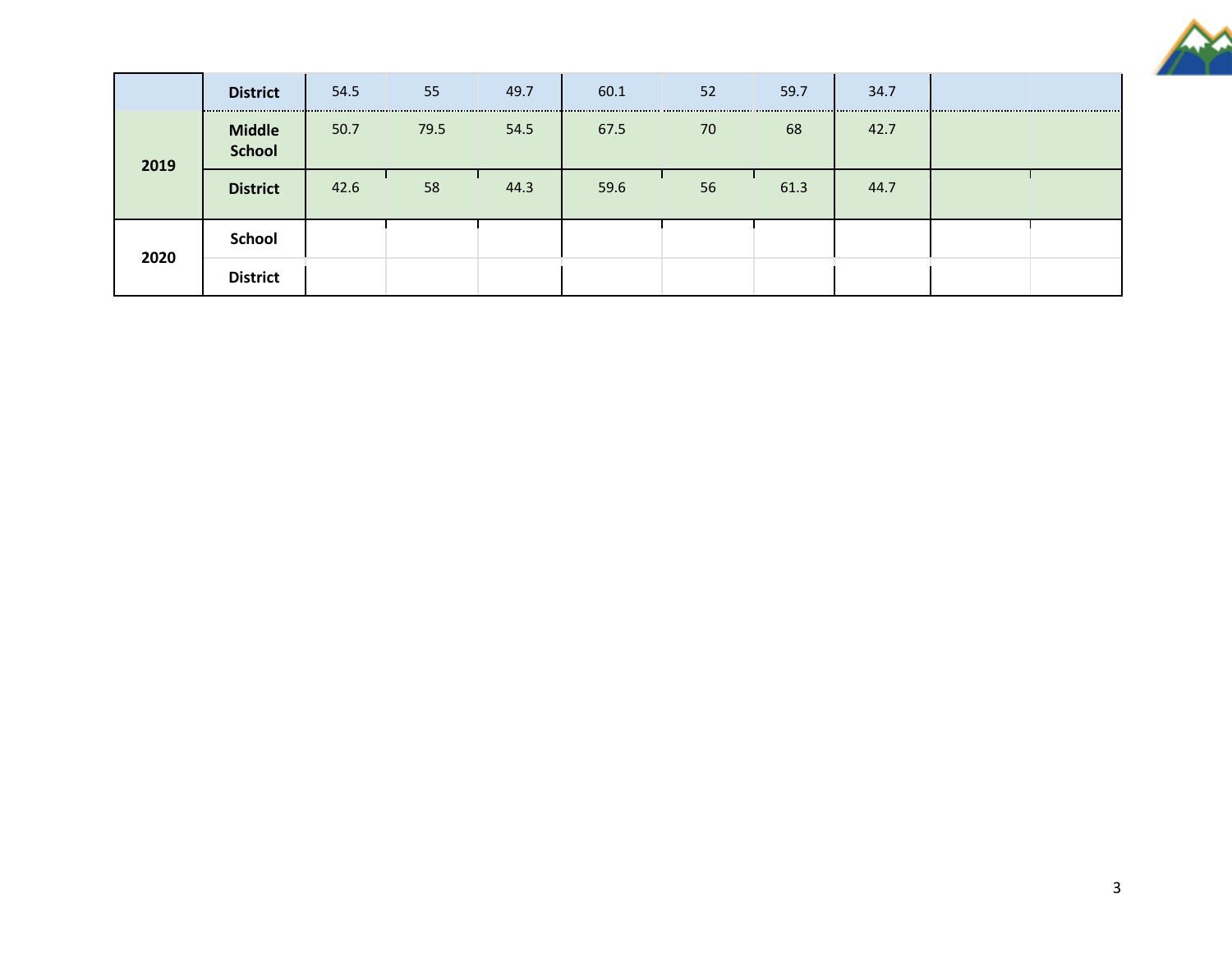

| 4 Year ACGR     |                                                                         |  |  |  |  |  |
|-----------------|-------------------------------------------------------------------------|--|--|--|--|--|
|                 | Grad Rate 2017- Grad Rate 2018- Grad Rate 2019-<br>2018<br>2019<br>2020 |  |  |  |  |  |
| <b>School</b>   |                                                                         |  |  |  |  |  |
| <b>District</b> |                                                                         |  |  |  |  |  |

| <b>School Climate Data</b> |                                                |                      |                         |  |  |
|----------------------------|------------------------------------------------|----------------------|-------------------------|--|--|
|                            | <b>Cultural &amp; Linguistic</b><br>Competence | <b>Relationships</b> | <b>Emotional Safety</b> |  |  |
| School                     |                                                |                      |                         |  |  |
| <b>District</b>            |                                                |                      |                         |  |  |

## **School Continuous Improvement (CI) Team**

*The Continuous Improvement Team is made up of a diverse group of school administrators, teachers, staff, caretakers, and students. This team meets regularly to develop, monitor, and continually respond to the school's teaching and learning needs.*

| <b>Name</b>                                              | <b>Role</b>                                        |
|----------------------------------------------------------|----------------------------------------------------|
| Sheila Palombo                                           | Principal(s) (required)                            |
| Danette Olmos-Green, Marlo Tsuchiyama, Jonathan Valencia | Other School Leader(s)/Administrator(s) (required) |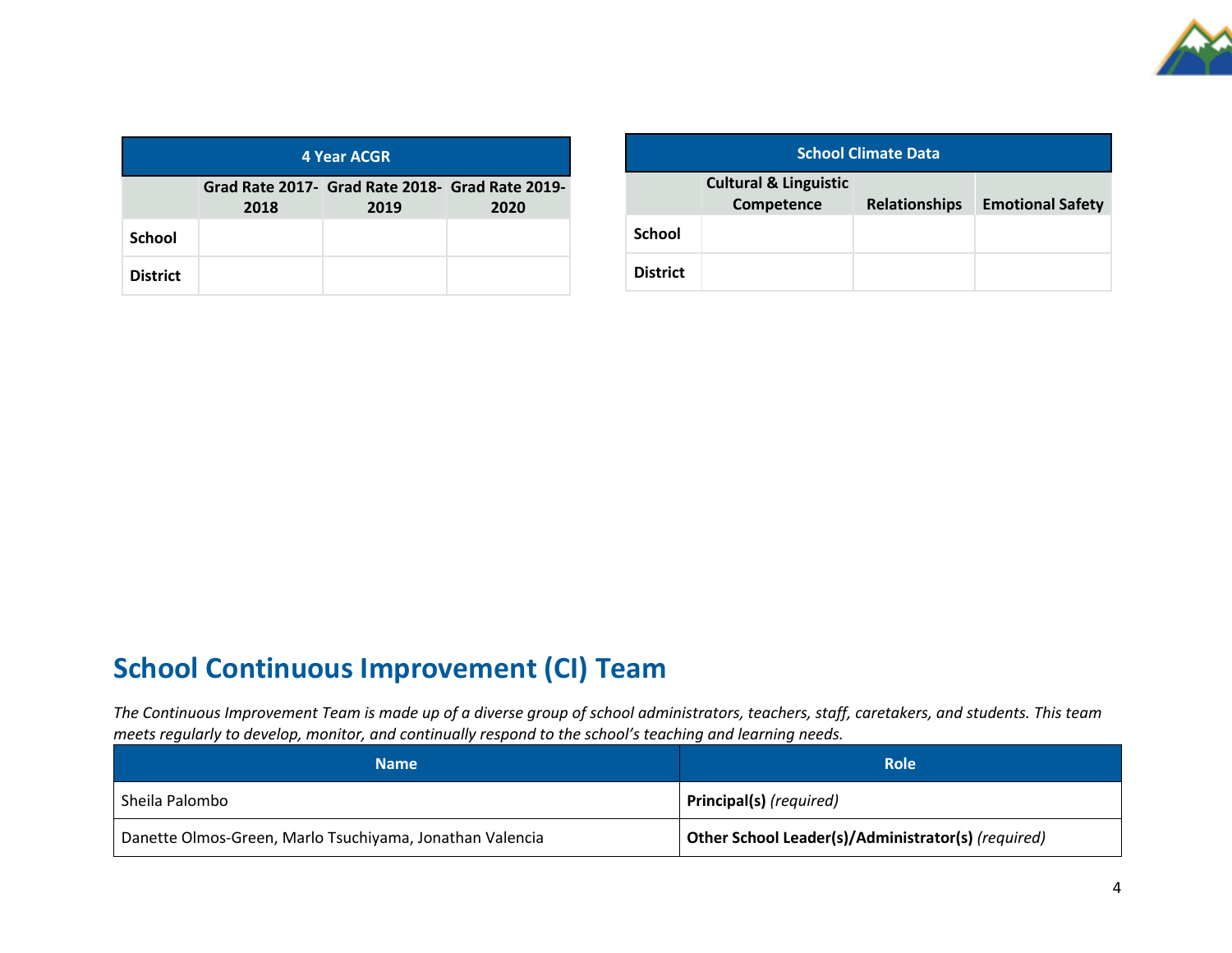

| Jocelyn Cura, Marlene Tattner       | Teacher(s) (required)                                        |
|-------------------------------------|--------------------------------------------------------------|
| <b>Brienne Tajima</b>               | Paraprofessional(s) (required)                               |
| Katherine and Guisseppe Evangelista | Parent(s) (required)                                         |
|                                     | <b>Student(s)</b> (required for secondary schools)           |
|                                     | Tribes/Tribal Orgs (if present in community)                 |
| Kimberly Hodge                      | Specialized Instructional Support Personnel (if appropriate) |

# **School Community Outreach**

*This section highlights outreach events facilitated by the school to engage students, regarding school partners.* 

| <b>Outreach Event</b>                                  | <b>Date and Time</b> | <b>Number in</b><br><b>Attendance</b> | <b>Key Takeaways</b>                                                                                                                                                    |
|--------------------------------------------------------|----------------------|---------------------------------------|-------------------------------------------------------------------------------------------------------------------------------------------------------------------------|
| <b>Parent Orientation</b>                              | 08/26/2021           | 200                                   | Class curriculum, rules and student<br>expectations                                                                                                                     |
| Parent Talk (on going)                                 | 09/03/2021           | 10                                    | Topics vary. examples:<br>kindergarten/updates, learning<br>information, high school registration.<br>Promotes inclusivity, clear<br>communication, and family support. |
| International Day of Peace                             | 09/21/2021           | 275                                   | To promote peace around the world.                                                                                                                                      |
| Henderson Police Department - Community Relations Unit | 09/22/2021           | 72                                    | To reinforce school behavior and<br>expectations.                                                                                                                       |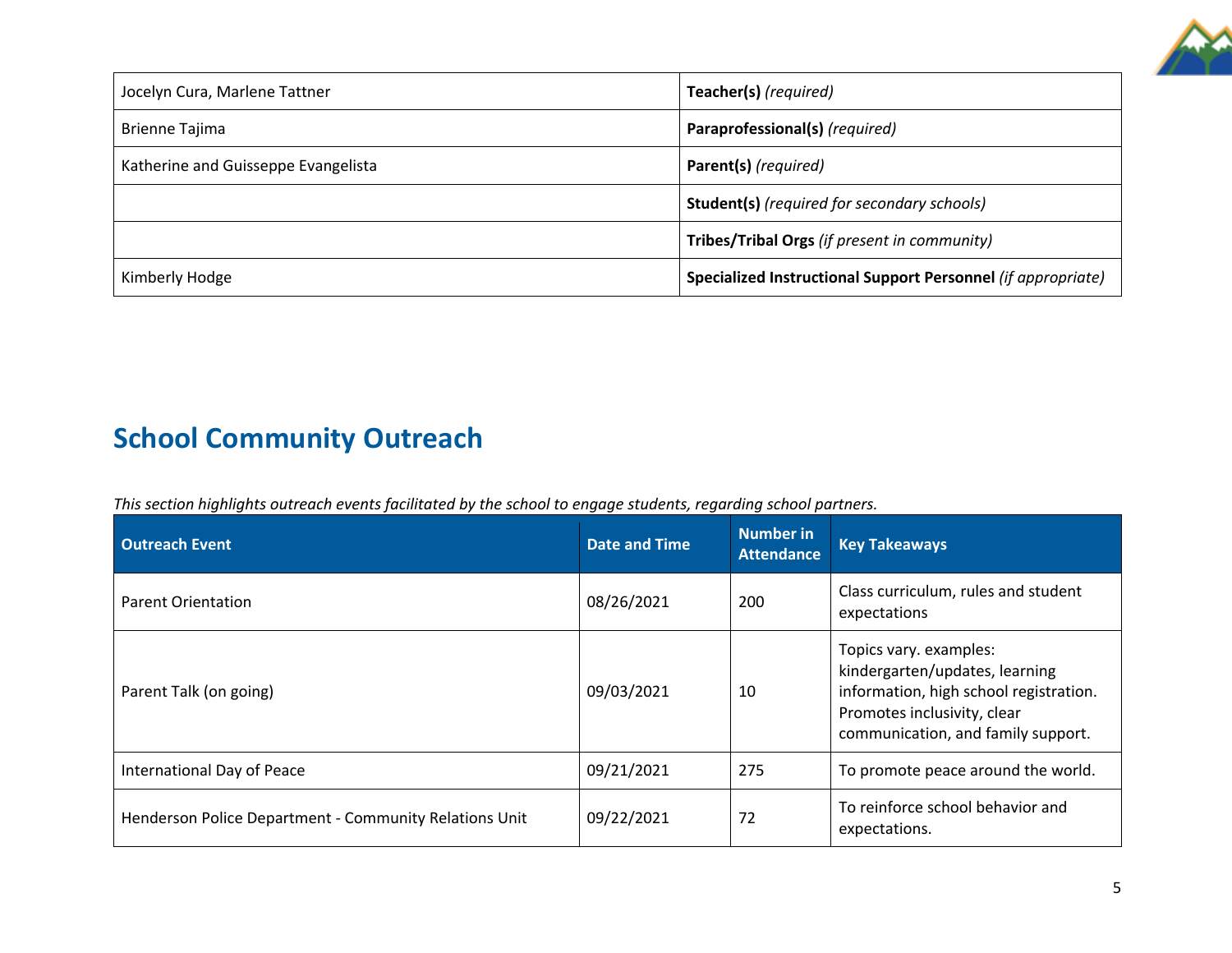

| Nevada Partnership for Homeless Youth (NPHY) | <b>Fall 2022</b> |                       | Models and encourages community<br>outreach among the middle school.<br>Promotes social awareness and<br>empathy.                                                                                                                |
|----------------------------------------------|------------------|-----------------------|----------------------------------------------------------------------------------------------------------------------------------------------------------------------------------------------------------------------------------|
| TrunkFest 2021                               | 10/2021          | Open to the<br>Public | Community Event; provides fundraising<br>that supports key milestone trips                                                                                                                                                       |
| <b>Winter Festival 2021</b>                  | 12/2021          | Virtual               | Community Build-Up; provides<br>fundraising that supports key<br>milestone trips                                                                                                                                                 |
| American Legion                              | <b>Fall 2022</b> |                       | Provides an opportunity to support<br>Nevada's veterans and give back to our<br>community                                                                                                                                        |
| International Children's Day                 | 4/2022           | 300                   | School-wide Event; promotes SEL and<br>inclusivity within our school<br>community; fosters community within<br>our student body; provides ample<br>opportunity to problem solve and<br>share knowledge among the student<br>body |
| Cactus Garden                                | <b>TBD</b>       |                       | Upper Elementary students visit a local<br><b>Botanical Cactus Garden to receive</b><br>desert botany lessons.                                                                                                                   |
| <b>Science Fair</b>                          | 2/2022           | 200                   | School-wide Event                                                                                                                                                                                                                |
| Zion National Park - Family Camping Trip     | <b>TBD</b>       |                       |                                                                                                                                                                                                                                  |
| Peace Week                                   | <b>TBD</b>       | 200                   | School-wide Event; opportunity to<br>practice mindfulness and work<br>together, as a whole group, to<br>represent tenets of thought inherent<br>to Montessori cosmic and peaceful<br>education.                                  |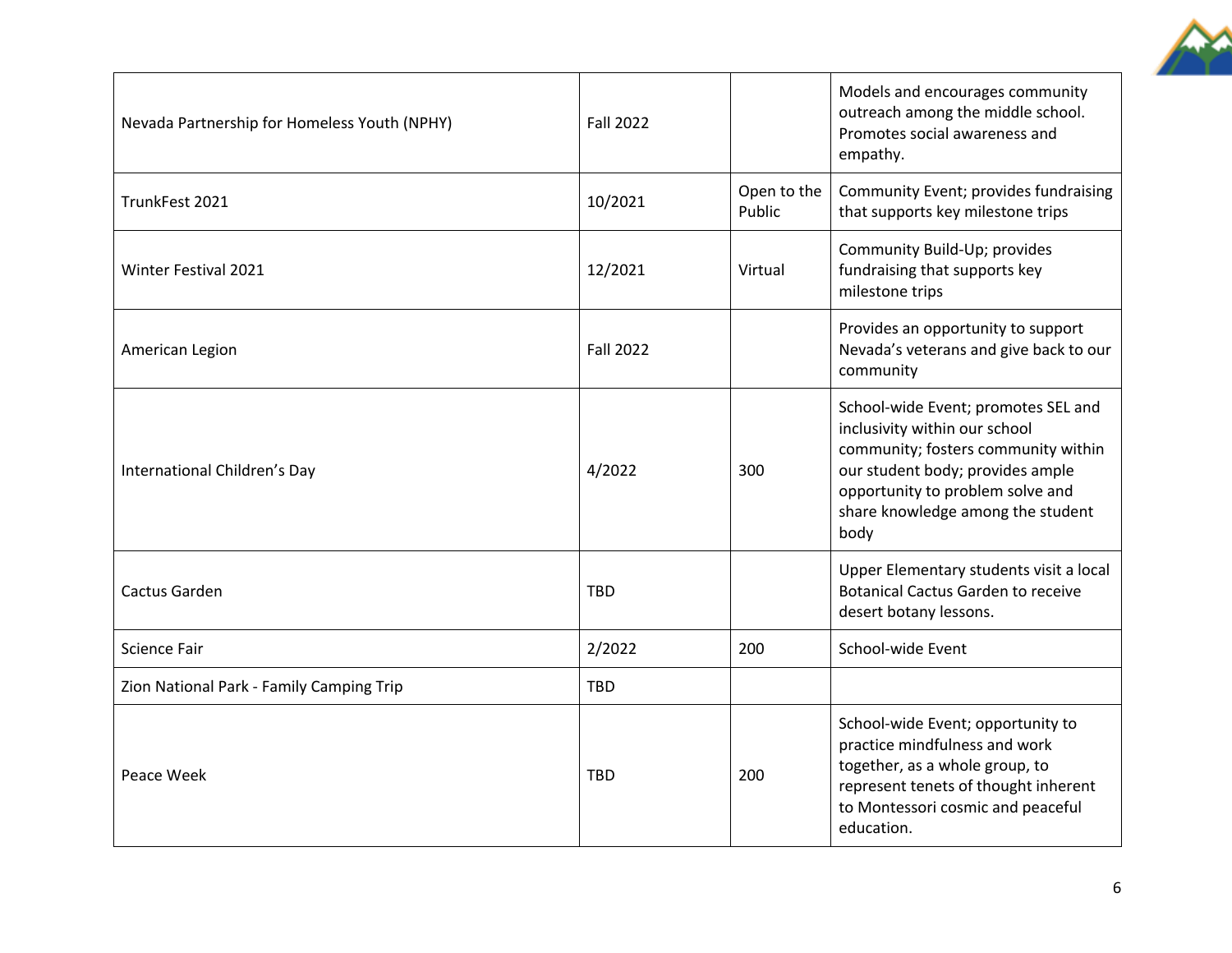

| To gain knowledge and encourage                                                                                                                             |
|-------------------------------------------------------------------------------------------------------------------------------------------------------------|
| higher level thinking; to connect to the<br>world outside of the classroom                                                                                  |
| School-wide Event; aligns with events<br>held within our city libraries -<br>2/2022<br>200<br>encouraging connection outside of our<br>immediate population |
|                                                                                                                                                             |
|                                                                                                                                                             |
|                                                                                                                                                             |
|                                                                                                                                                             |
|                                                                                                                                                             |
|                                                                                                                                                             |
|                                                                                                                                                             |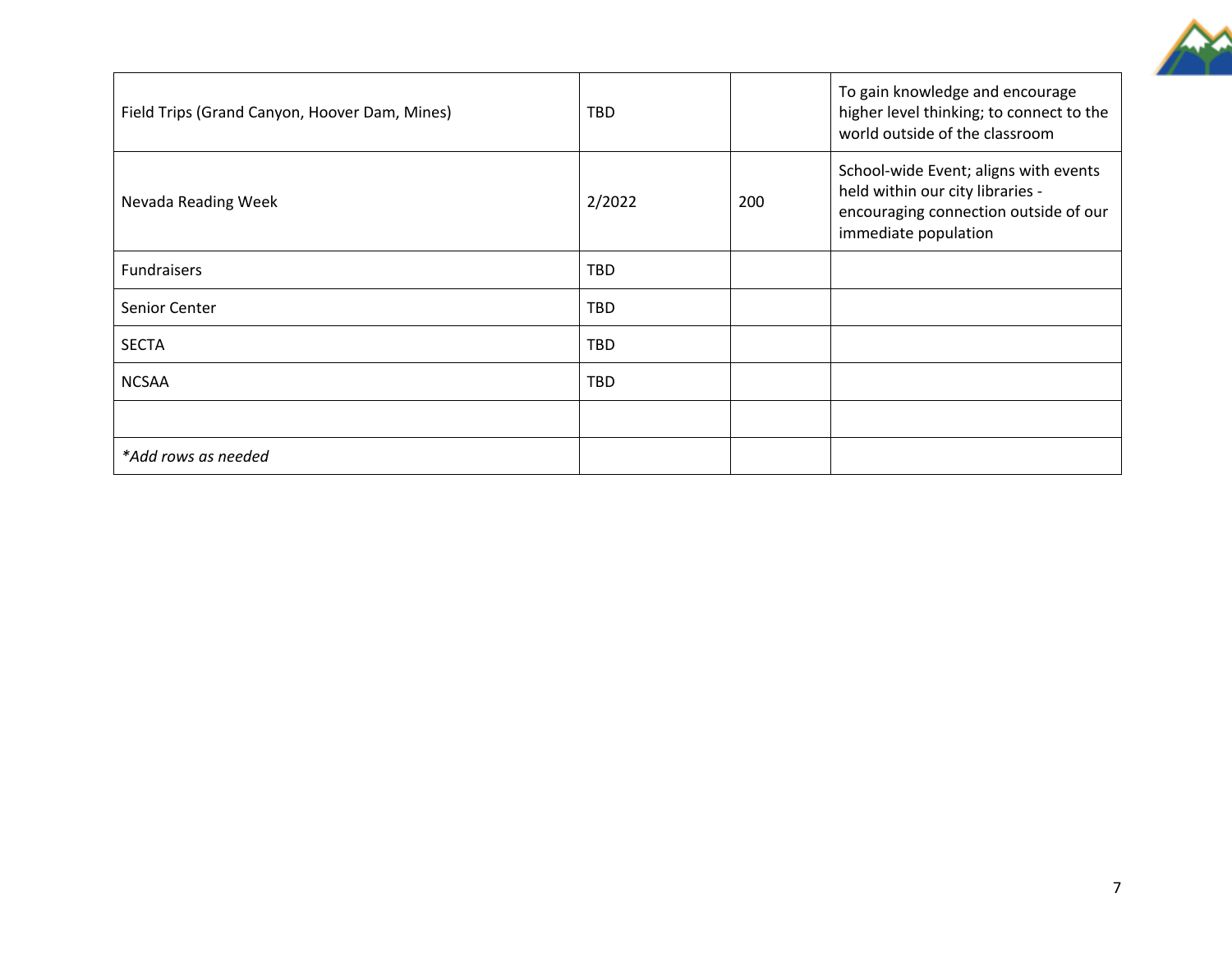

*The school goals were developed over a series of five events and included opportunities for teachers, parents, and students to share their experience and ideas for improvement. The tables on the following pages capture key aspects of the process the CI team engaged in during the creation of this plan.*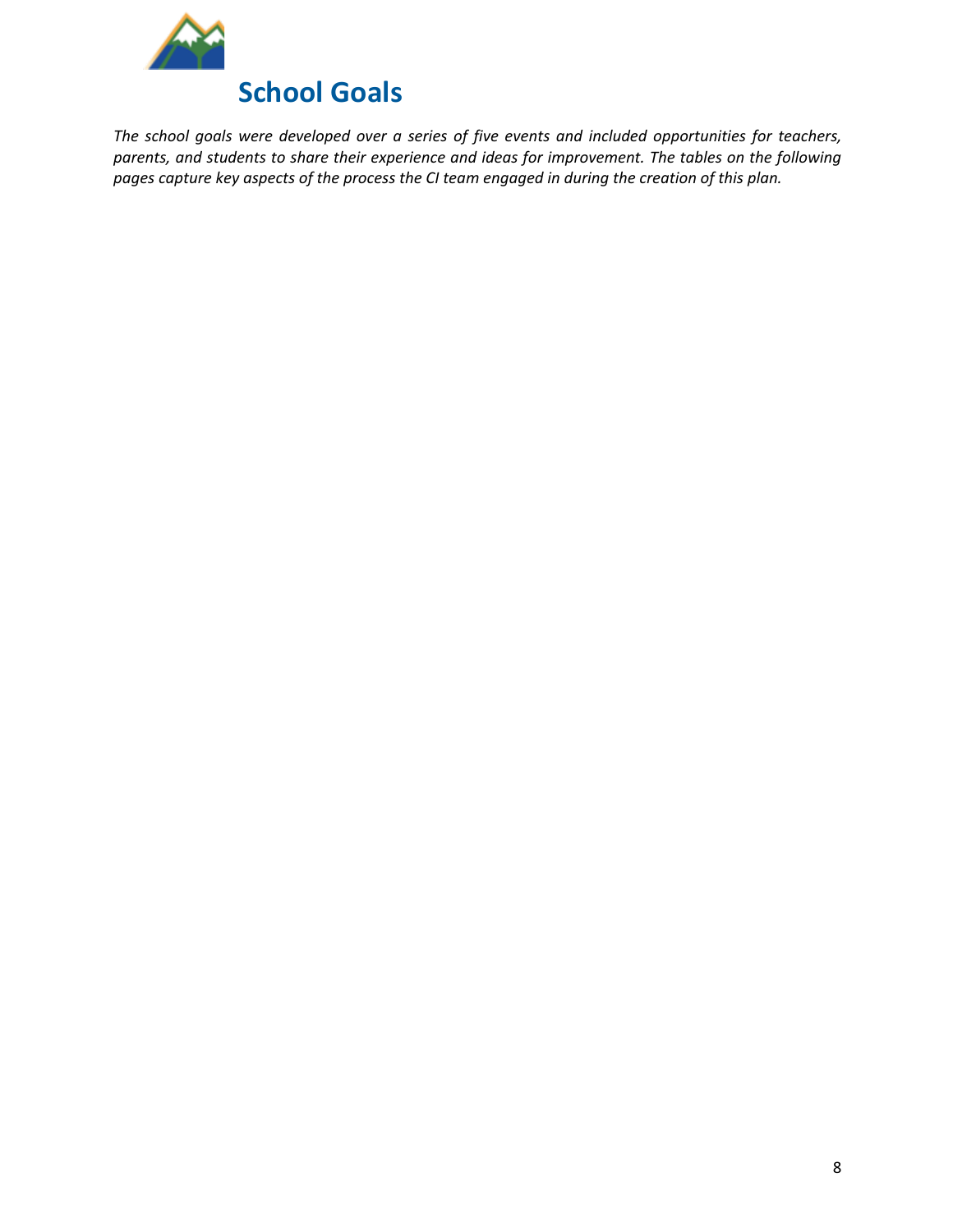

### **Inquiry Area 1 - Student Success Part A**

|                                                                                                                                                                                                                          | <b>Student Success</b>                                                                                                                                                                                                                |                                                                                                                                                                                                                                                                                                                                                                                                                                                                                                                                                                                                                                                                                                                 |                                                                                                                                                                                                                                     |  |  |  |  |
|--------------------------------------------------------------------------------------------------------------------------------------------------------------------------------------------------------------------------|---------------------------------------------------------------------------------------------------------------------------------------------------------------------------------------------------------------------------------------|-----------------------------------------------------------------------------------------------------------------------------------------------------------------------------------------------------------------------------------------------------------------------------------------------------------------------------------------------------------------------------------------------------------------------------------------------------------------------------------------------------------------------------------------------------------------------------------------------------------------------------------------------------------------------------------------------------------------|-------------------------------------------------------------------------------------------------------------------------------------------------------------------------------------------------------------------------------------|--|--|--|--|
|                                                                                                                                                                                                                          | <b>Student Performance</b>                                                                                                                                                                                                            | <b>Social and Emotional Learning</b>                                                                                                                                                                                                                                                                                                                                                                                                                                                                                                                                                                                                                                                                            | <b>Access to Rigorous Texts and Tasks</b>                                                                                                                                                                                           |  |  |  |  |
| Data<br><b>Reviewed</b>                                                                                                                                                                                                  | 2/28/2022:<br>-EasyCBM Benchmarking Reports<br>-MAP Testing Results: K-3                                                                                                                                                              | 2/28/2022:<br>-Waiting on results from the School<br>Climate Survey taken in the Fall.<br>3/29/2022:<br>Students are working fervently to<br>produce a school-wide celebration:<br>International Children's Day. Its<br>collaborative, problem solving, and<br>higher-thinking opportunities ensure SEL<br>practice is at the forefront of our school<br>day. Events embedded within the<br>curriculum, such as this, are a prime<br>example of how SSMCS instills SEL to<br>promote its student body's success.<br>Opportunities like this one provide<br>students with time in the school day to<br>self-manage, reflect upon their<br>understanding, and exercise self control<br>within a safe environment. | 2/28/2022:<br>-Junior Great Books, Vocabulit, Words<br>Their Way, Scholastic News<br>-Math-U-See, Holt McDougal higher<br>level middle school math textbooks,<br>Scholastic: Journey to Discovery, Science<br><b>Studies Weekly</b> |  |  |  |  |
| 2/28/2022:<br>Problem<br>-Waiting on ESSER funding approval from the State that funds the extended-day learning.<br>-Lack of Student participation and involvement.<br><b>Statement</b><br>-Student and Staff illnesses. |                                                                                                                                                                                                                                       |                                                                                                                                                                                                                                                                                                                                                                                                                                                                                                                                                                                                                                                                                                                 |                                                                                                                                                                                                                                     |  |  |  |  |
| <b>Critical Root</b><br><b>Causes</b>                                                                                                                                                                                    | Distance Learning in SY 2020-2021 caused learning loss as Silver Sands students are more accustomed to hands-on, in-person<br>learning.<br>Pandemic caused fear and confusion in students that caused a lack of engagement in school. |                                                                                                                                                                                                                                                                                                                                                                                                                                                                                                                                                                                                                                                                                                                 |                                                                                                                                                                                                                                     |  |  |  |  |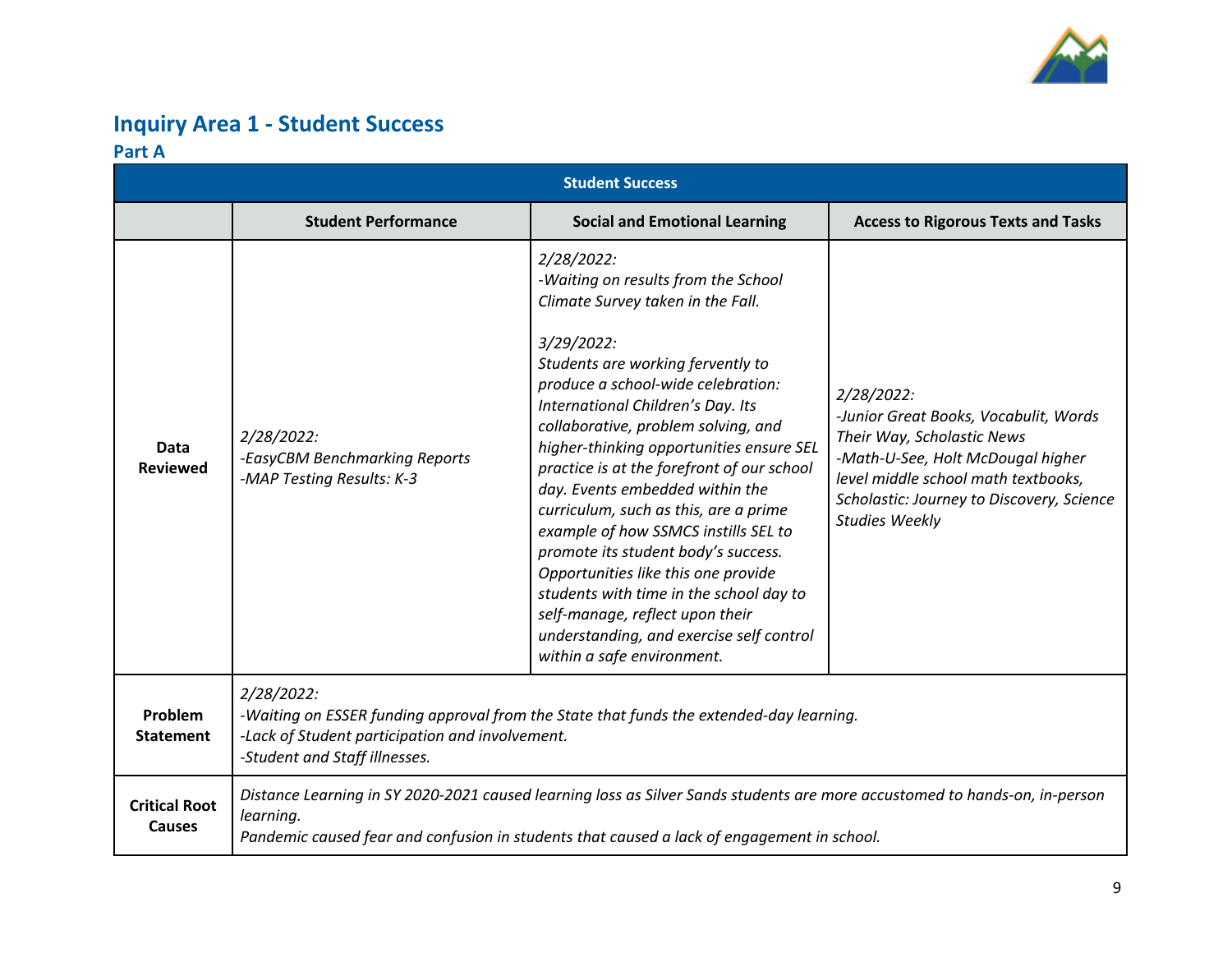

#### **Part B**

| <b>Student Success</b>                                                                                                                                                                                                                                                                                                    |                                                                                                 |  |  |  |  |
|---------------------------------------------------------------------------------------------------------------------------------------------------------------------------------------------------------------------------------------------------------------------------------------------------------------------------|-------------------------------------------------------------------------------------------------|--|--|--|--|
| School Goal: Ensure strong student achievement for all students in math<br>and ELA, as measured by the SBAC assessment and MAP testing.<br>Insert after Event 3<br>By the next state math exam, reduce the performance gap between IEP<br>and non-IEP students by 5 pts.                                                  | Aligned to Nevada's STIP Goal: Goal 3 All students will experience<br>continued academic growth |  |  |  |  |
| Improvement Strategy: Increase Professional Development in math with focus on implementation of the Nevada Academic Content<br>Standards with Montessori Curriculum and materials designed to include techniques for increasing student engagement, higher order<br>thinking, technology, and differentiated instruction. |                                                                                                 |  |  |  |  |
| Equity Supports. What, specifically, will we do to support the following student groups around this goal?                                                                                                                                                                                                                 |                                                                                                 |  |  |  |  |

#### **Intended Outcomes:**

*Students working with the teacher with after school intervention, will receive an extra hour of support on grade-level assignments every week. These students will show larger than avg. growth on progress monitoring measures.*

### **Inquiry Area 2 - Adult Learning Culture**

#### **Part A**

| <b>Adult Learning Culture</b> |                                       |                                                                                                                                                  |                                                                             |  |
|-------------------------------|---------------------------------------|--------------------------------------------------------------------------------------------------------------------------------------------------|-----------------------------------------------------------------------------|--|
|                               | <b>Instructional Practice</b>         | <b>Instructional Leadership</b>                                                                                                                  | <b>Systems and Structures that Support</b><br><b>Continuous Improvement</b> |  |
| Data<br><b>Reviewed</b>       | Teacher observations and walkthroughs | Classroom student data<br>Administration supports and assist<br>teacher<br>Grade Bands meet weekly to collaborate<br>and support student success | <b>Ongoing Professional Development</b>                                     |  |
| Problem                       |                                       | Instructional staff need to continue with ongoing professional development to increase understanding of the curriculum and                       |                                                                             |  |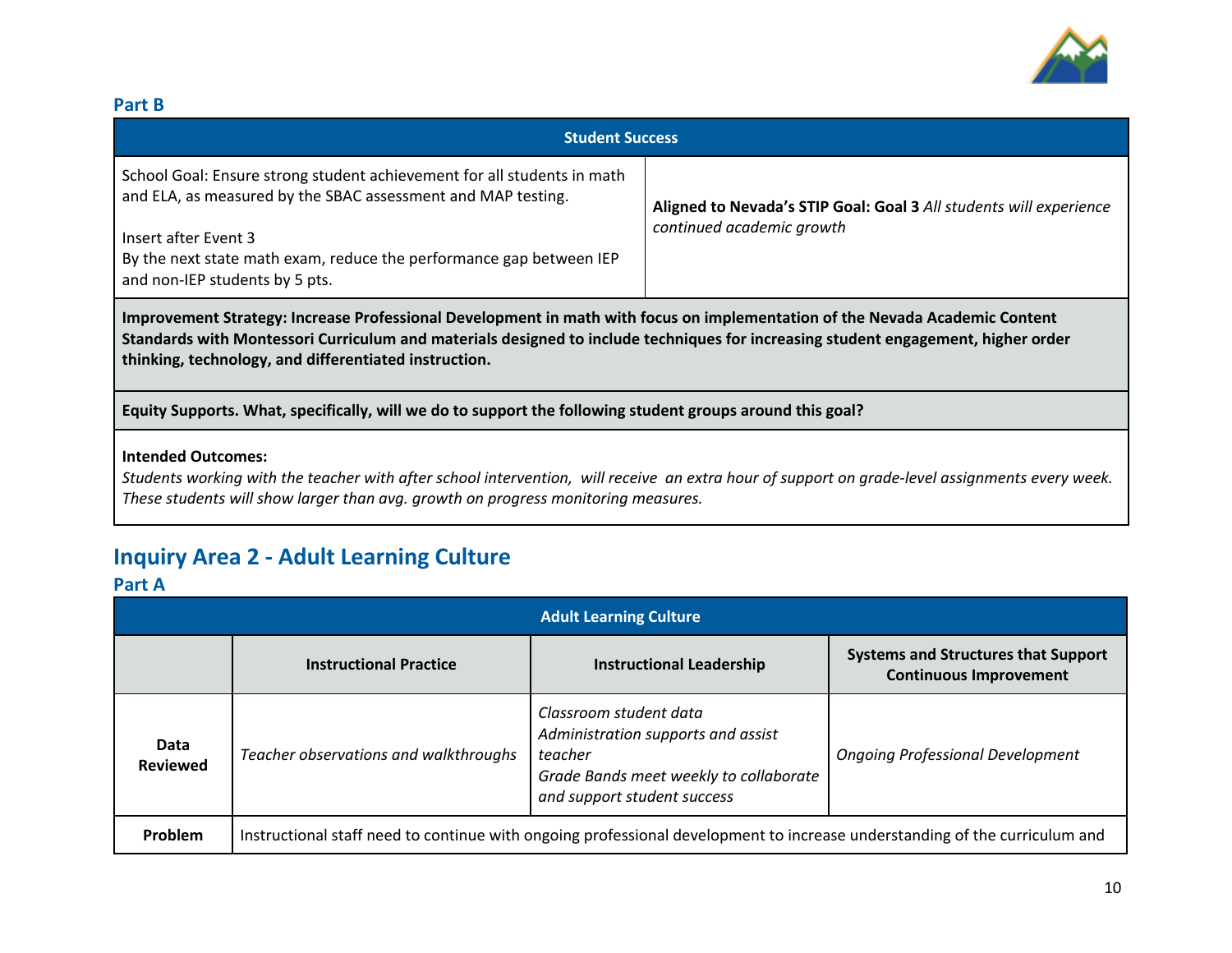

| Statement            | social emotional competencies. |
|----------------------|--------------------------------|
| <b>Critical Root</b> | Funding                        |
| Causes               | Curriculum Implementation      |

### **Part B**

| <b>Adult Learning Culture</b>                                                                                                                                                                                                                                                                                                                                                                                                                                                                                                                                                         |  |  |  |
|---------------------------------------------------------------------------------------------------------------------------------------------------------------------------------------------------------------------------------------------------------------------------------------------------------------------------------------------------------------------------------------------------------------------------------------------------------------------------------------------------------------------------------------------------------------------------------------|--|--|--|
| School Goal: Provide professional development to our teachers to<br>increase their knowledge and understanding of the curriculum and<br>social emotional competencies so that they can provide effective<br>STIP Connection: Goal 2 All students will have access to effective<br>education and social emotional support for the student population.<br>teachers<br>Insert after Event 3<br>Promoting the development of effective educators.                                                                                                                                         |  |  |  |
| Improvement Strategy: Insert after Event 4<br>PD - Diversified training that includes social inclusion and progression.<br>PBIS - Positive Behavior Interventions and Supports - Evidence base framework to provide practice to possibitibly affect students outcomes<br>everyday. To encourage that all students will succeed.<br>Certified Montessori Teachers = CASEL 5 framework (self-awareness, self-management, responsible decision-making, relationship skills,<br>and social awareness).<br>Evidence Level (1-Strong; 2-Moderate; 3-Promising; 4-Demonstrates a Rationale): |  |  |  |
| Equity Supports. What, specifically, will we do to support the following student groups around this goal?                                                                                                                                                                                                                                                                                                                                                                                                                                                                             |  |  |  |
| English Learners: Ensure curriculum is ELL supported. Small group instruction, interventions, tutoring.                                                                                                                                                                                                                                                                                                                                                                                                                                                                               |  |  |  |
| Foster/Homeless: Ensure curriculum is rigorous and accessible to all students.                                                                                                                                                                                                                                                                                                                                                                                                                                                                                                        |  |  |  |
| Free and Reduced Lunch: Ensure curriculum is rigorous and accessible to all students. Small group instruction, interventions, tutoring.                                                                                                                                                                                                                                                                                                                                                                                                                                               |  |  |  |
| Racial/Ethnic Minorities: Ensure curriculum is rigorous and accessible to all students. Small group instruction, interventions, tutoring.                                                                                                                                                                                                                                                                                                                                                                                                                                             |  |  |  |
| Students with IEPs: Ensure curriculum is rigorous and accessible to all students. Small group instruction, interventions, tutoring. Track NWEA<br>Reading MAP K-3 for students with IEPs to measure if any disparities exist.                                                                                                                                                                                                                                                                                                                                                         |  |  |  |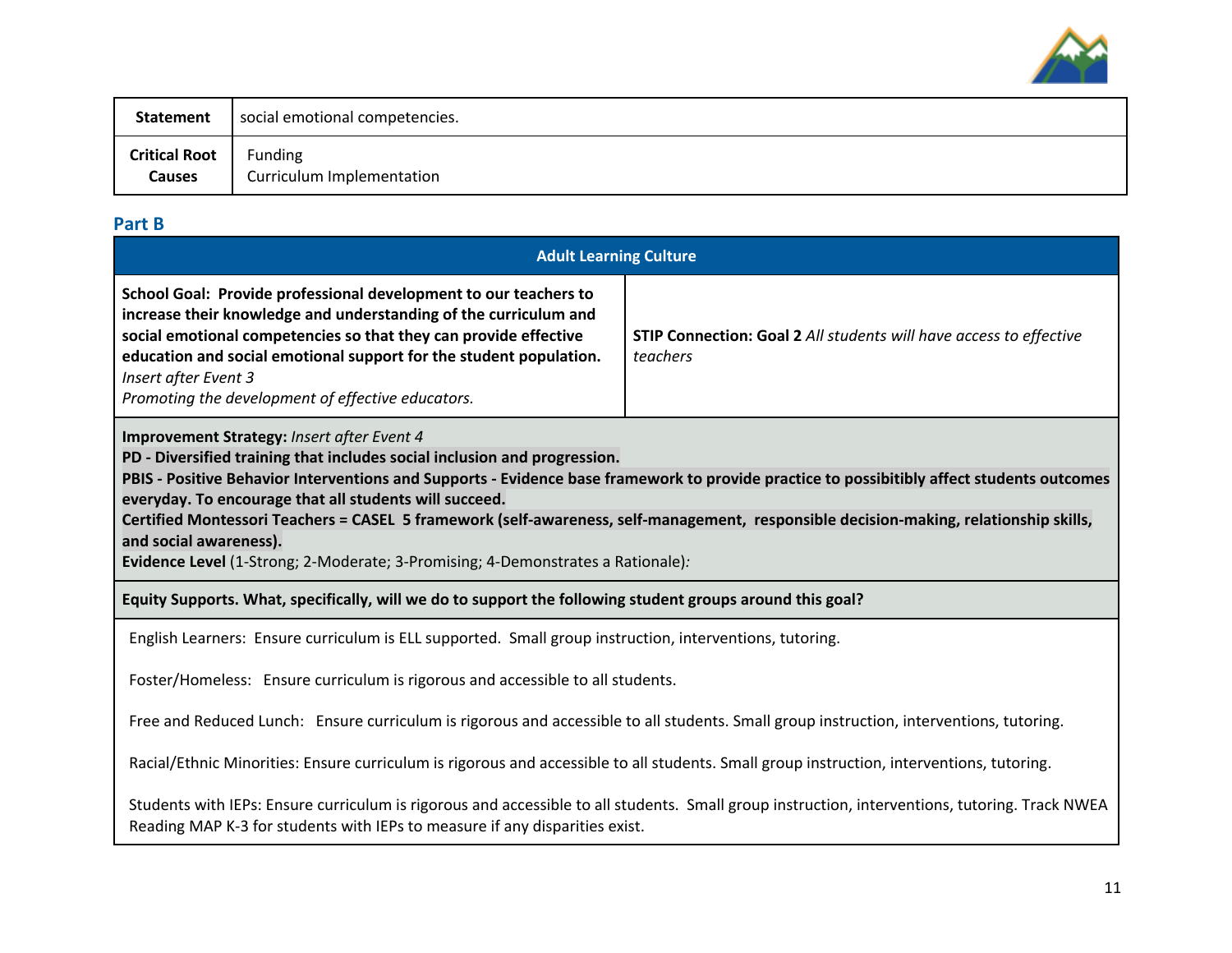

### **Inquiry Area 3 - Connectedness**

#### **Part A**

| <b>Connectedness</b>        |                                                                                                                                                                                                                                                                                                                                                                                                                                                                                                                                                                                                                                                                                                                                                                                                                                                                                                                                                                                                                                                                                                                                                                                                                                                                                                                                                                                                                                                                                                                                                                                                                                                                                                   |                                                                 |                                                                             |  |
|-----------------------------|---------------------------------------------------------------------------------------------------------------------------------------------------------------------------------------------------------------------------------------------------------------------------------------------------------------------------------------------------------------------------------------------------------------------------------------------------------------------------------------------------------------------------------------------------------------------------------------------------------------------------------------------------------------------------------------------------------------------------------------------------------------------------------------------------------------------------------------------------------------------------------------------------------------------------------------------------------------------------------------------------------------------------------------------------------------------------------------------------------------------------------------------------------------------------------------------------------------------------------------------------------------------------------------------------------------------------------------------------------------------------------------------------------------------------------------------------------------------------------------------------------------------------------------------------------------------------------------------------------------------------------------------------------------------------------------------------|-----------------------------------------------------------------|-----------------------------------------------------------------------------|--|
|                             | <b>Student</b>                                                                                                                                                                                                                                                                                                                                                                                                                                                                                                                                                                                                                                                                                                                                                                                                                                                                                                                                                                                                                                                                                                                                                                                                                                                                                                                                                                                                                                                                                                                                                                                                                                                                                    | <b>Staff</b>                                                    | <b>Family &amp; Community Engagement</b>                                    |  |
| Data<br><b>Reviewed</b>     | Silver Sands has conducted student<br>surveys for 5th graders (36 students)<br>and 6th-8th graders (66 students) with a<br>100% completion rate for Fall 2021.<br>The survey used was The Nevada School<br><b>Climate Social Emotional Learning</b><br>Survey from the Nevada Department of<br>Education.                                                                                                                                                                                                                                                                                                                                                                                                                                                                                                                                                                                                                                                                                                                                                                                                                                                                                                                                                                                                                                                                                                                                                                                                                                                                                                                                                                                         | Silver Sands is in the process of<br>conducting a staff survey. | Silver Sands has not conducted a family<br>and community engagement survey. |  |
| Problem<br><b>Statement</b> | 5th grade student survey:<br>Although the student survey showed favorable and most favorable results that were additionally higher than the district<br>average for all five survey sections - Cultural and Linguistic Competence, Relationships, Physical Safety, Emotional Safety, and<br>Social and Emotional Competence - there were still several categories identified for needing improvement:<br>15% of students responded with "strongly disagree" to the question, "Students respect one another."<br>$\overline{\phantom{a}}$<br>About 20% of 5th graders also responded with "disagree" for 4/8 questions related to whether they felt they had<br>positive relationships with their teachers and peers.<br>Under the "Social and Emotional Competence"-related questions, about 30-40% of students answered that they had a<br>"difficult" time with social awareness (knowing how others feel by looking at them, what to do when others have<br>differing opinions, and knowing when someone needs help), self-management (getting through something even while<br>feeling frustrated, finishing tasks even if they are difficult for them, and setting goals for themselves), relationship<br>skills (getting along with classmates), and responsible decision-making (thinking about what might happen before<br>making a decision and knowing what is right or wrong).<br>6th-8th grade student survey:<br>Although the student survey showed favorable and most favorable results for four sections - Cultural and Linguistic<br>Competence, Relationships, Physical Safety, and Emotional Safety - there were still several categories identified for needing<br>improvement: |                                                                 |                                                                             |  |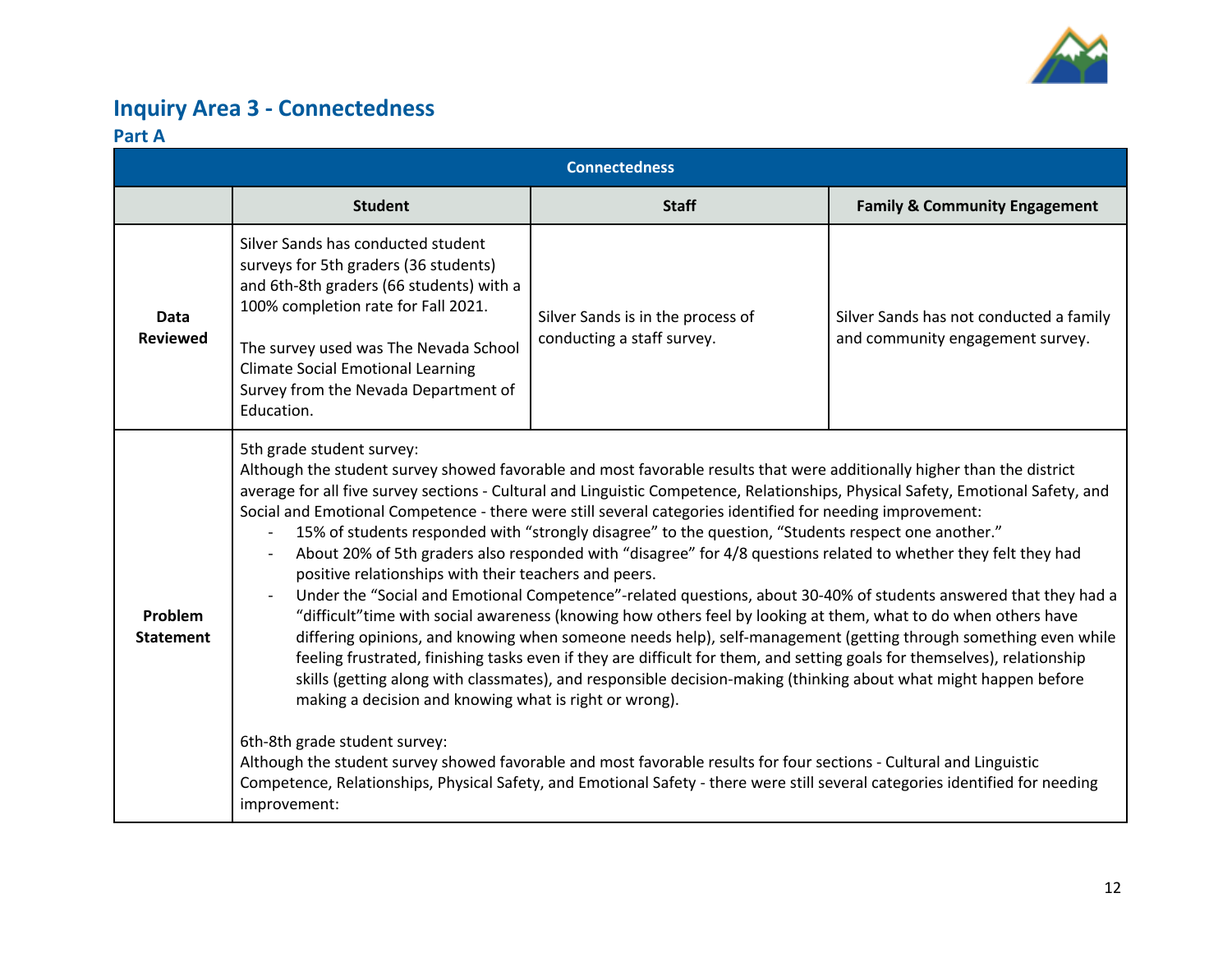

|                                       | About 34% of students answered "disagree" for the question, "Students respect one another" and 37% of students<br>answered "disagree" for the question, "Students like one another."<br>Under the "Social and Emotional Competence"-related questions, the biggest challenge students identified was under<br>the self-management subsection. About 40-55% of students answered that they had a "difficult" time getting through<br>something even while feeling frustrated, finishing tasks even if they are difficult for them, setting goals for<br>themselves, and doing schoolwork when they do not feel like it. The second and third-biggest challenges students<br>identified were under the self-awareness and responsible decision-making subsections. About 30% of students<br>answered that they had a "difficult" time knowing their strengths, ways to calm themselves down, and knowing the<br>emotions they are feeling, and thinking about what might happen before making a decision. |
|---------------------------------------|---------------------------------------------------------------------------------------------------------------------------------------------------------------------------------------------------------------------------------------------------------------------------------------------------------------------------------------------------------------------------------------------------------------------------------------------------------------------------------------------------------------------------------------------------------------------------------------------------------------------------------------------------------------------------------------------------------------------------------------------------------------------------------------------------------------------------------------------------------------------------------------------------------------------------------------------------------------------------------------------------------|
| <b>Critical Root</b><br><b>Causes</b> | We believe that the pandemic caused distance among student and teacher relationships. As students returned to in-person<br>instruction, getting acclimated to the interactions they have with others again may have been challenging. This sudden change<br>at the beginning of the year may have contributed to the increased negative feelings and behaviors that are reflected in the<br>climate surveys. Additionally, we believe that the pandemic negatively affected students' social-emotional competence.<br>Distance learning took away opportunities for students and teachers to interact with one another and resolve possible<br>conflicts and/or miscommunications as effectively as they could have been in-person.                                                                                                                                                                                                                                                                     |

### **Part B**

| <b>Connectedness</b>                                                                                                                                                                                                                                                                                                                                                                                                                                                                                                                                                                                                                                                                                                                                                                                        |                                                                                                                                                             |  |  |
|-------------------------------------------------------------------------------------------------------------------------------------------------------------------------------------------------------------------------------------------------------------------------------------------------------------------------------------------------------------------------------------------------------------------------------------------------------------------------------------------------------------------------------------------------------------------------------------------------------------------------------------------------------------------------------------------------------------------------------------------------------------------------------------------------------------|-------------------------------------------------------------------------------------------------------------------------------------------------------------|--|--|
| <b>School Goal:</b><br>Enhancement of our school's programs that encourage a child's<br>respect for self, others, community and the world as stated in our<br>school's mission statement. SSMCS will implement an equitable safe<br>environment conducive to teaching, learning and academic<br>achievement by focusing on Social and Emotional Learning/Character<br>Development. As a teacher responds respectfully to the child's needs<br>and offers the child meaningful work that builds the child's self-<br>esteem, the child develops a sense of trust in the teacher and a sense<br>of belonging to the classroom community. SSMCS incorporates lessons<br>in the CASEL 5 framework (self-awareness, self-management,<br>responsible decision-making, relationship skills, and social awareness). | STIP Connection: Goal 6 All students and adults will work together in<br>safe environments where identities and relationships are valued and<br>celebrated. |  |  |
| <b>Improvement Strategy: Insert after Event 4</b>                                                                                                                                                                                                                                                                                                                                                                                                                                                                                                                                                                                                                                                                                                                                                           |                                                                                                                                                             |  |  |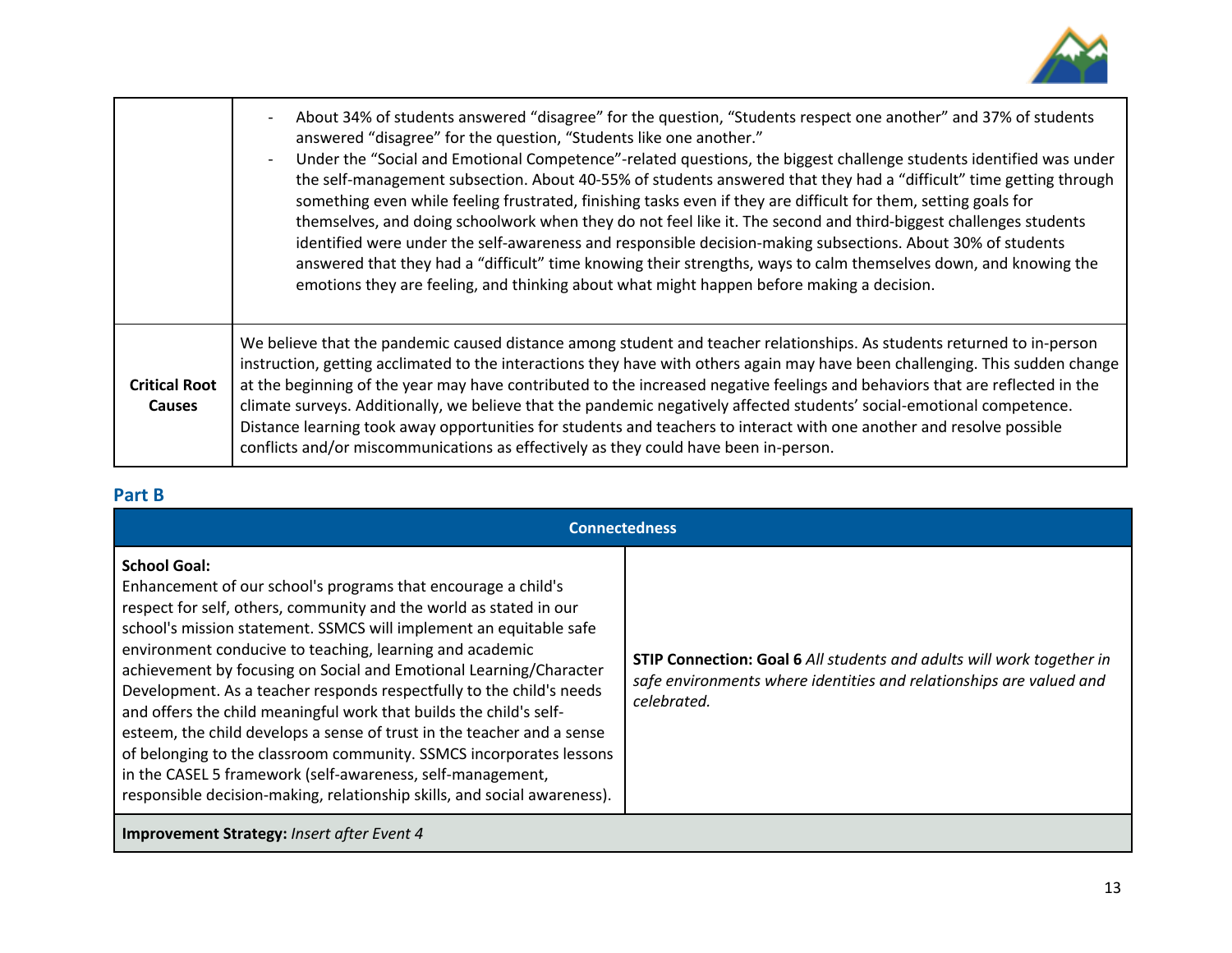

**Enhance communication between school, home and the community-at large. Enhance community and family awareness of the educational partnership**

**Evidence Level** (1-Strong; 2-Moderate; 3-Promising; 4-Demonstrates a Rationale)*:* 

**Equity Supports. What, specifically, will we do to support the following student groups around this goal?**

English Learners: Ensure curriculum is ELL supported. Small group instruction, interventions, tutoring.

Foster/Homeless: Ensure curriculum is rigorous and accessible to all students.

Free and Reduced Lunch: Ensure curriculum is rigorous and accessible to all students. Small group instruction, interventions, tutoring.

Racial/Ethnic Minorities: Ensure curriculum is rigorous and accessible to all students. Small group instruction, interventions, tutoring.

Students with IEPs: Ensure curriculum is rigorous and accessible to all students. Small group instruction, interventions, tutoring. Track NWEA Reading MAP K-3 for students with IEPs to measure if any disparities exist.

### **COORDINATION OF FUNDS TO SUPPORT THE PLAN WITH OTHER PROGRAMS**

| <b>Funding Source</b>                                                     | <b>Amount Received for Current</b><br><b>School Year</b>                    | Purpose(s) for which funds are<br>used                                                    | <b>Applicable Goal(s)</b>                         |
|---------------------------------------------------------------------------|-----------------------------------------------------------------------------|-------------------------------------------------------------------------------------------|---------------------------------------------------|
| <b>General Budget</b><br>Special Programs & Materials<br>Fees (Tech fees) | Student Success: \$21,730<br>(classroom materials, and<br>technology funds) | -Targeted towards classroom<br>furniture, supplies, equipment,<br>learning materials, and | <b>Student Success, Adult Learning</b><br>Culture |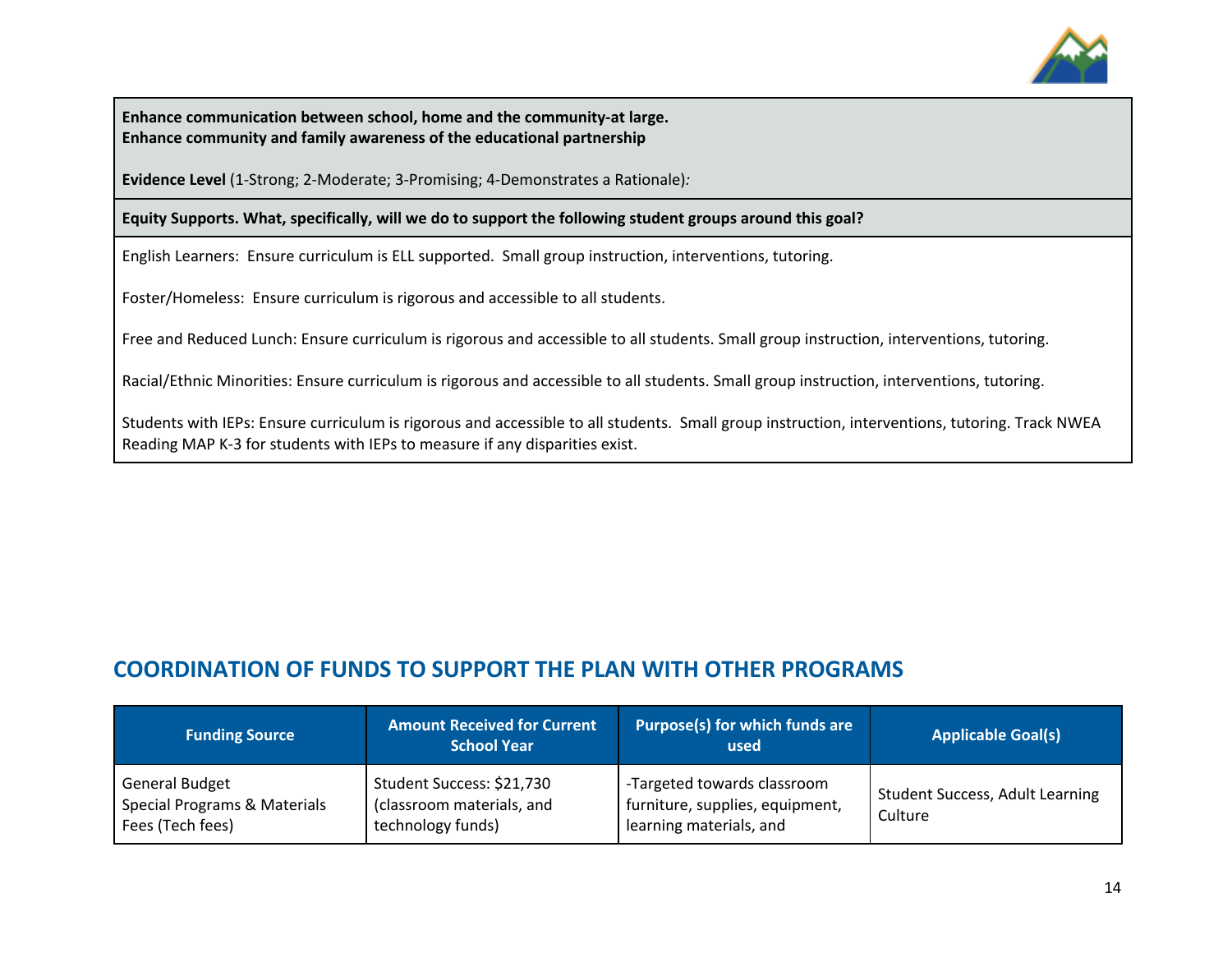

|                                                                              | Adult Learning: \$5,798<br>(Montessori Teacher Training)              | curriculum.<br>-Technology funds will be utilized<br>to replace broken equipment,<br>and add newer computers to the<br>labs original equipment.<br>-To enrich the computer science<br>curriculum.<br>-Upkeep technology<br>infrastructure to maintain<br>useability.                                                      |                                                   |
|------------------------------------------------------------------------------|-----------------------------------------------------------------------|---------------------------------------------------------------------------------------------------------------------------------------------------------------------------------------------------------------------------------------------------------------------------------------------------------------------------|---------------------------------------------------|
| Special Education, IDEA Part B<br>Funds                                      | Student Success: \$29,501                                             | - Provide for contracted services<br>such as speech therapy,<br>occupational therapy,<br>psychology services, and health<br>assessments for students with<br>IEPs.                                                                                                                                                        | <b>Student Success</b>                            |
| <b>ESSER II</b>                                                              | Student Success: \$22,580<br>Adult Learning/Connectedness:<br>\$1,200 | -Core learning and Montessori<br>curriculum materials in the areas<br>of Math, ELA, Science, and Social<br>Studies/Geography.<br>-Consumable learning supplies<br>-Purchase student academic<br>progress monitoring tools.<br>-PD to all staff to further the<br>awareness of SEL, social justice,<br>and student equity. | Student Success, Adult Learning,<br>Connectedness |
| <b>Special Programs &amp; Materials</b><br>Fees (Materials/Orientation fees) | <b>Student Success/Connectedness:</b><br>\$9,900                      | Orientation fee funds:<br>-Montessori family journal<br>subscriptions<br>-Sponsor school community<br>activities, events, and workshops<br>for students, and their families.                                                                                                                                              | <b>Student Success, Connectedness</b>             |